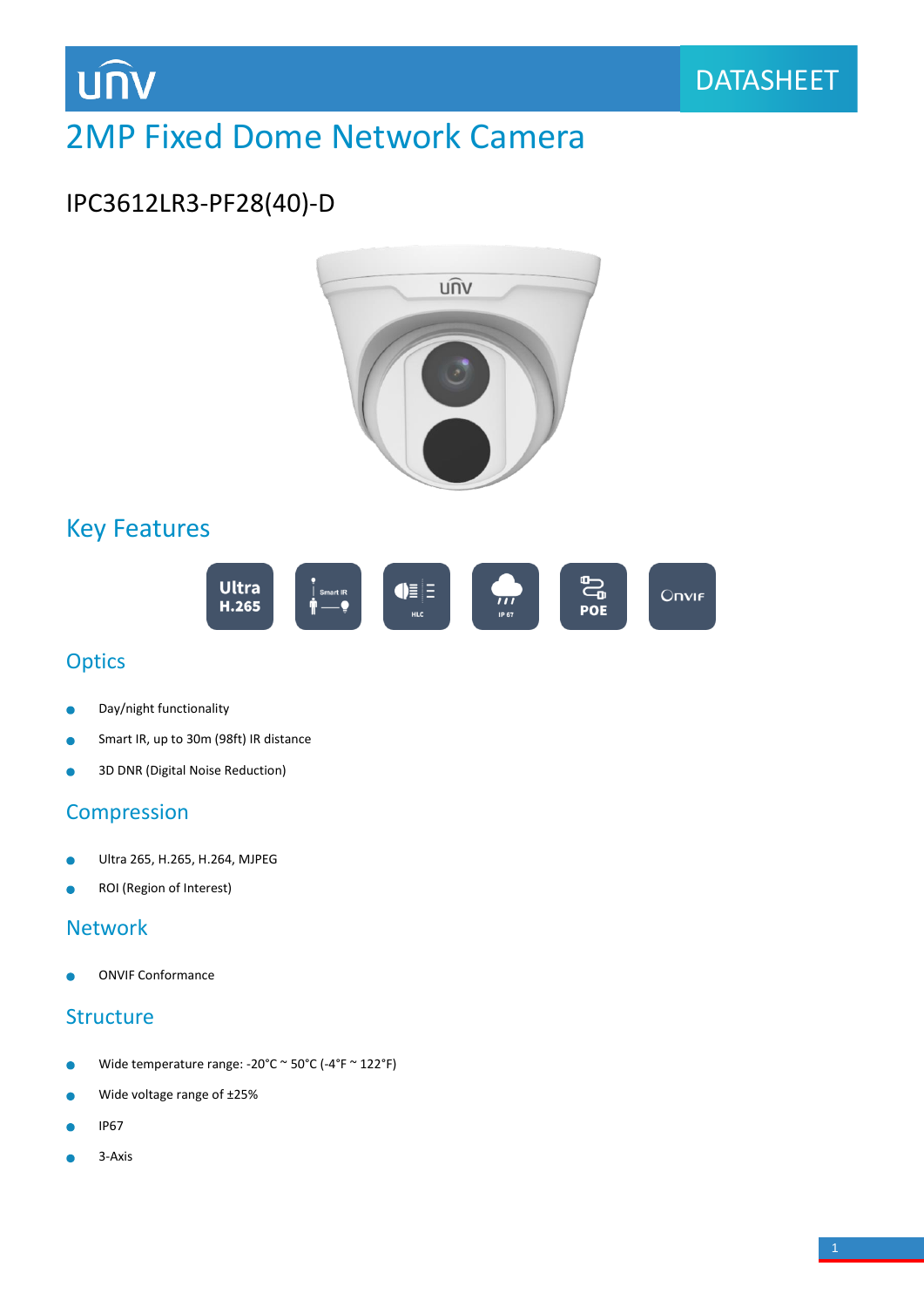# UN

# Specifications

|                                                         | <b>IPC3612LR3-PF28-D</b>                                   |            |  | <b>IPC3612LR3-PF40-D</b> |              |                   |               |              |
|---------------------------------------------------------|------------------------------------------------------------|------------|--|--------------------------|--------------|-------------------|---------------|--------------|
| Camera                                                  |                                                            |            |  |                          |              |                   |               |              |
| 1/2.7", 2.0 megapixel, progressive scan, CMOS<br>Sensor |                                                            |            |  |                          |              |                   |               |              |
| Lens                                                    | 2.8mm@F2.0<br>4.0mm@F2.0                                   |            |  |                          |              |                   |               |              |
|                                                         | Lens (mm)                                                  | Detect (m) |  | Observe (m)              |              |                   | Recognize (m) | Identify (m) |
| <b>DORI Distance</b>                                    | $2.8\,$                                                    | 46.7       |  | 18.7                     |              | 9.3               |               | 4.7          |
|                                                         | 4.0<br>66.7                                                |            |  | 26.7                     |              | 13.3              |               | 6.7          |
| Angle of view (H)                                       | $112.7^\circ$                                              |            |  |                          | $86.5^\circ$ |                   |               |              |
| Angle of View (V)                                       | $60.1^\circ$                                               |            |  |                          | $44.1^\circ$ |                   |               |              |
| Angle of View (O)                                       | $146.5^\circ$<br>$106.4^\circ$                             |            |  |                          |              |                   |               |              |
| Shutter                                                 | Auto/Manual, 1 ~ 1/100000s                                 |            |  |                          |              |                   |               |              |
| Adjustment angle                                        | Pan: 0° ~ 360°<br>Tilt: 0° ~ 80°                           |            |  |                          |              | Rotate: 0° ~ 360° |               |              |
| Min. Illumination                                       | Colour: 0.02Lux (F2.0, AGC ON)<br>OLux with IR             |            |  |                          |              |                   |               |              |
| Day/Night                                               | IR-cut filter with auto switch (ICR)                       |            |  |                          |              |                   |               |              |
| S/N                                                     | >52dB                                                      |            |  |                          |              |                   |               |              |
| IR Range                                                | Up to 30m (98ft) IR range                                  |            |  |                          |              |                   |               |              |
| Wavelength                                              | 850nm                                                      |            |  |                          |              |                   |               |              |
| IR On/Off Control                                       | Auto/Manual                                                |            |  |                          |              |                   |               |              |
| Defog                                                   | <b>Digital Defog</b>                                       |            |  |                          |              |                   |               |              |
| <b>WDR</b>                                              | Supported                                                  |            |  |                          |              |                   |               |              |
| Noise Reduction                                         | 2D/3D                                                      |            |  |                          |              |                   |               |              |
| Video                                                   |                                                            |            |  |                          |              |                   |               |              |
| Max. Resolution                                         | 1920*1080                                                  |            |  |                          |              |                   |               |              |
| Video Compression                                       | Ultra 265, H.265, H.264, MJPEG                             |            |  |                          |              |                   |               |              |
| H.264 code profile                                      | Baseline profile, Main Profile                             |            |  |                          |              |                   |               |              |
|                                                         | Main Stream: 1080P (1920*1080), Max 30fps;                 |            |  |                          |              |                   |               |              |
| <b>Frame Rate</b>                                       | Sub Stream: 720P (1280*720), Max 30fps;                    |            |  |                          |              |                   |               |              |
| Video Bit Rate                                          | Third Stream: CIF (352*288), Max 30fps<br>128 Kbps~16 Mbps |            |  |                          |              |                   |               |              |
| OSD                                                     | Up to 4 OSDs                                               |            |  |                          |              |                   |               |              |
| Privacy Mask                                            | Up to 8 areas                                              |            |  |                          |              |                   |               |              |
| ROI                                                     | Up to 2 areas                                              |            |  |                          |              |                   |               |              |
| <b>Motion Detection</b>                                 | Up to 4 areas                                              |            |  |                          |              |                   |               |              |
| Image                                                   |                                                            |            |  |                          |              |                   |               |              |
| White Balance                                           | Auto/Outdoor/Fine Tune/Sodium Lamp/Locked/Auto2            |            |  |                          |              |                   |               |              |
| Digital noise reduction                                 | 2D/3D DNR                                                  |            |  |                          |              |                   |               |              |
| Smart IR                                                | Support                                                    |            |  |                          |              |                   |               |              |
| Flip                                                    | Normal/Vertical/Horizontal/180°                            |            |  |                          |              |                   |               |              |
| Dewarping                                               | Supported                                                  |            |  |                          |              |                   |               |              |
| <b>HLC</b>                                              | Supported                                                  |            |  |                          |              |                   |               |              |
| <b>BLC</b>                                              | Supported                                                  |            |  |                          |              |                   |               |              |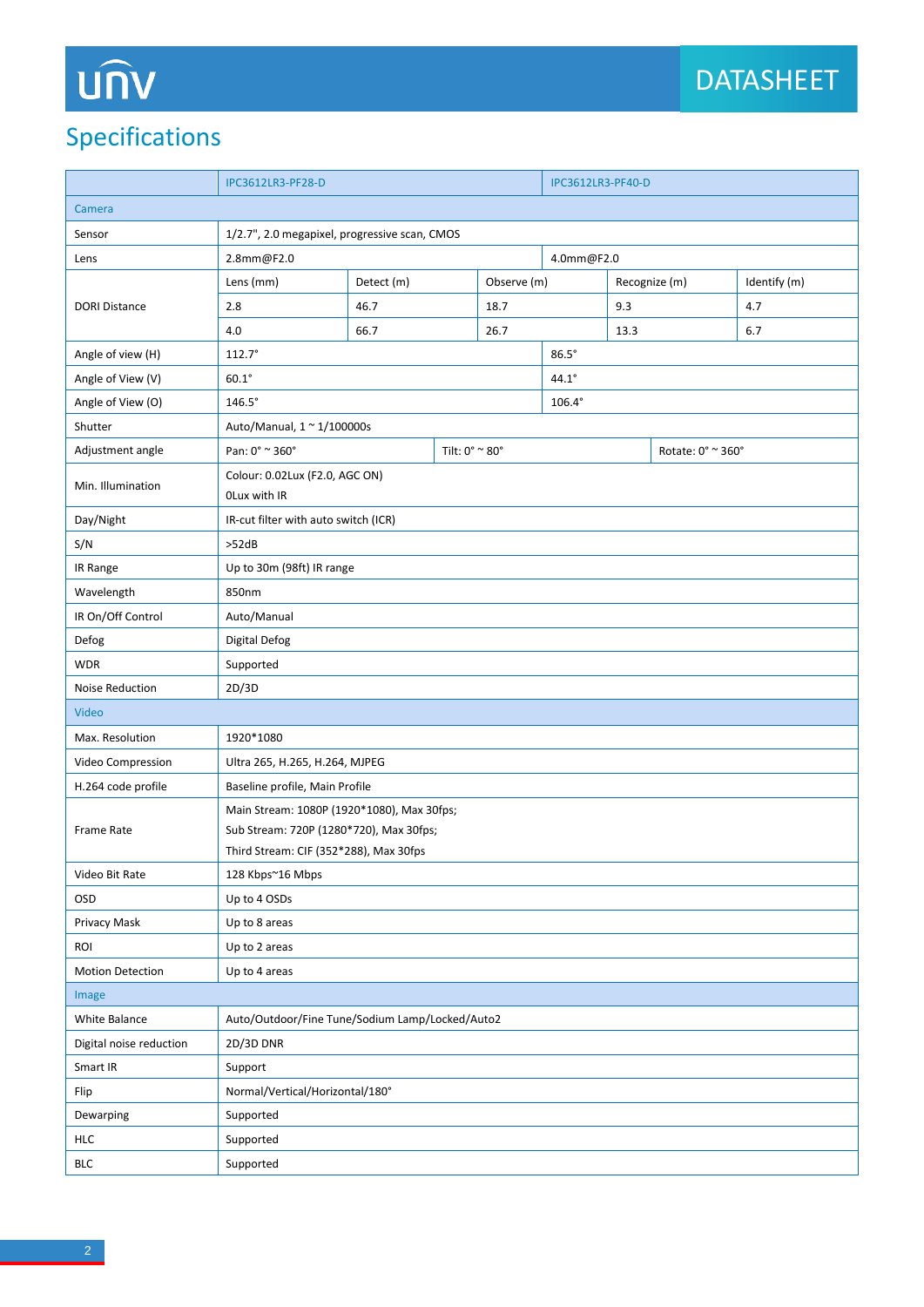# DATASHEET

Network

| <b>IVELVVUI N</b>             |                                                                                                                |  |  |  |  |
|-------------------------------|----------------------------------------------------------------------------------------------------------------|--|--|--|--|
| Protocols                     | IPv4, IGMP, ICMP, ARP, TCP, UDP, DHCP, RTP, RTSP, RTCP, DNS, DDNS, NTP, FTP, UPnP, HTTP, HTTPS, SMTP, SSL, QoS |  |  |  |  |
| Compatible Integration        | ONVIF (Profile S, Profile T), API                                                                              |  |  |  |  |
|                               | EZStation                                                                                                      |  |  |  |  |
| Client                        | EZView                                                                                                         |  |  |  |  |
|                               | <b>EZLive</b>                                                                                                  |  |  |  |  |
| Web Browser                   | Plug-in required live view: IE9+, Chrome 41 and below, Firefox 52 and below                                    |  |  |  |  |
|                               | Plug-in free live view: Chorme 57.0+, Firefox 58.0+, Edge 16+, Safari 11+                                      |  |  |  |  |
| Interface                     |                                                                                                                |  |  |  |  |
| Network                       | 10/100M Base-TX Ethernet                                                                                       |  |  |  |  |
| <b>Certifications</b>         |                                                                                                                |  |  |  |  |
| Certifications                | CE: EN 60950-1                                                                                                 |  |  |  |  |
|                               | UL: UL60950-1                                                                                                  |  |  |  |  |
|                               | FCC: FCC Part 15                                                                                               |  |  |  |  |
| General                       |                                                                                                                |  |  |  |  |
| Power                         | DC 12V±25%, PoE (IEEE 802.3af)                                                                                 |  |  |  |  |
|                               | Power consumption: Max 4.5W                                                                                    |  |  |  |  |
| Dimensions ( $\emptyset$ x H) | $\Phi$ 118 x 96mm ( $\Phi$ 4.6" x 3.8")                                                                        |  |  |  |  |
| Net Weight                    | $0.2$ kg $(0.44$ lb)                                                                                           |  |  |  |  |
| Material                      | Metal + Plastic                                                                                                |  |  |  |  |
| <b>Working Environment</b>    | -20°C ~ 50°C (-4°F ~ 122°F), Humidity: $\leq$ 95% RH (non-condensing)                                          |  |  |  |  |
| <b>Strorage Environment</b>   | -20°C ~ 50°C (-4°F ~ 122°F), Humidity: $\leq$ 95% RH (non-condensing)                                          |  |  |  |  |
| <b>Surge Protection</b>       | 2KV                                                                                                            |  |  |  |  |
| <b>Ingress Protection</b>     | <b>IP67</b>                                                                                                    |  |  |  |  |

# Dimensions



## Accessories

TR-JB03-I-IN TR-JB07/WM03-G-IN TR-WM03-D-IN TR-UP06-IN TR-A01-IN